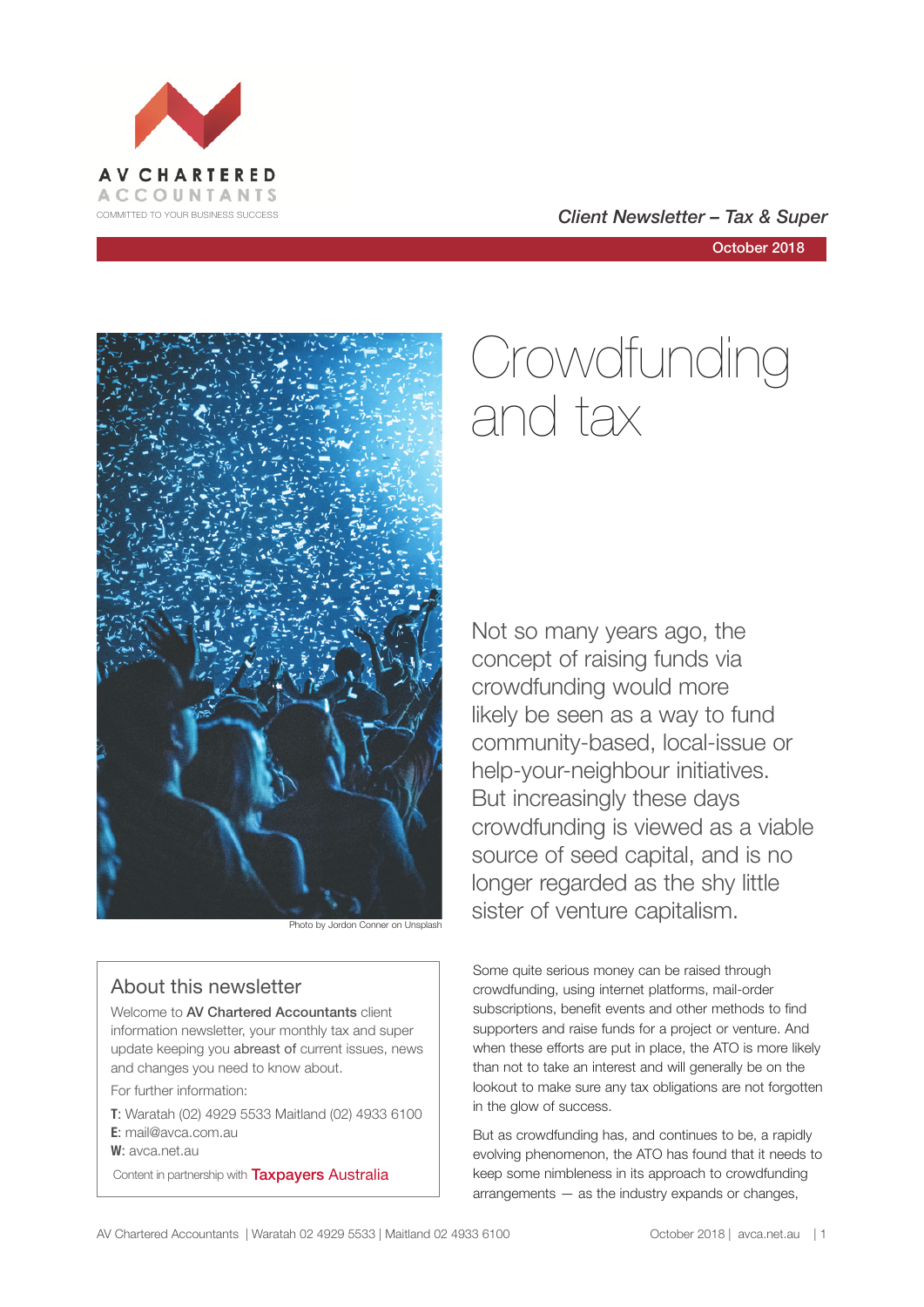#### Crowdfunding and tax *continued*

and new developments arise, the ATO is aware that it will need to review and update the information and guidance that taxpayers require.

The trouble, or challenge, with crowdfunding is that tax consequences can vary, depending on the nature of an arrangement and also a taxpayer's role in it, plus that individual's circumstances.

For example, with the recent crowdfunding efforts to relieve Australia's drought-stricken farmers, ATO advice was the following: "Where the amounts are spent on deductible expenses, such as purchasing feed for livestock, there will be no net taxable outcome, as the income amounts will be offset by the deductions obtained. This means, for most farmers, there will be no tax payable in relation to money donated to them for their farm expenses. Income tax will only be paid if the farmer makes a net business profit."

From the ATO's point of view, it is important to determine whether money raised is income, which will also mean there could be allowable deductions, and whether there is a need to consider GST.

# The roles

There are usually three parties (or roles) in a crowdfunding arrangement:

- the initiator of the project or venture or the campaign creator (who may act in a personal capacity or use a company or organisation as the vehicle to progress the crowdfunding project or venture) known as the "promoter"
- the organisation providing the crowdfunding website or platform, known as the "intermediary", and
- individuals or entities that contribute or pledge money, known as "contributors".

Each party may have income tax and GST obligations, depending on their circumstances and the nature of the crowdfunding arrangement.

# The types

The ATO considers that the various platforms that are generally used can be consolidated into four main types (or models) of crowdfunding. Each uses a different strategy to attract funding and each may have different tax consequences for the parties involved.

In donation-based crowdfunding, a contributor makes a payment (or "donation") to the project or venture, without receiving anything in return. The contributor's donation may simply be acknowledged – for example by adding their name to a list on the crowdfunding website.

In reward-based crowdfunding, the promoter provides a reward (goods, services or rights) to contributors in return for their payment. For example, the contributor may receive merchandise or a discount. In many cases, there are different levels or types of reward, according to the level of contribution and whether the fundraising reaches the prescribed levels.

In equity-based crowdfunding, the contributor makes a payment in return for a share (or equity interest) in the company undertaking the project or venture. The share in the company will provide the contributor with certain rights including the right to participate in future profits (dividends), voting rights, and rights to returns of capital upon winding up.

At present, the government is in the process of consulting on the appropriate legislative framework for crowd-sourced equity funding by public companies, including whether the Corporations law should be changed to facilitate access to crowd-sourced equity funding by proprietary companies. The ATO says it will update its guidance for crowdfunding (including examples to assist promoters and contributors) once consultations conclude.

In debt-based crowdfunding, the contributor lends money to the promoter (or pool of promoters) who, in return, agrees to pay interest and repay the principal of the loan.

### Income tax

A taxpayer who earns or receives any money through crowdfunding will generally find that the ATO will consider some or all of it to be assessable (therefore taxable) income, depending on the nature of the arrangement, the taxpayer's role in it and their circumstances. Naturally the ATO requires all assessable income to be declared on annual tax returns.

Of course if any amount is assessable income then some of the costs related to gaining or producing that income may be allowable deductions, providing the taxpayer has the appropriate records to substantiate any claims.

*continued overleaf*  $\Rightarrow$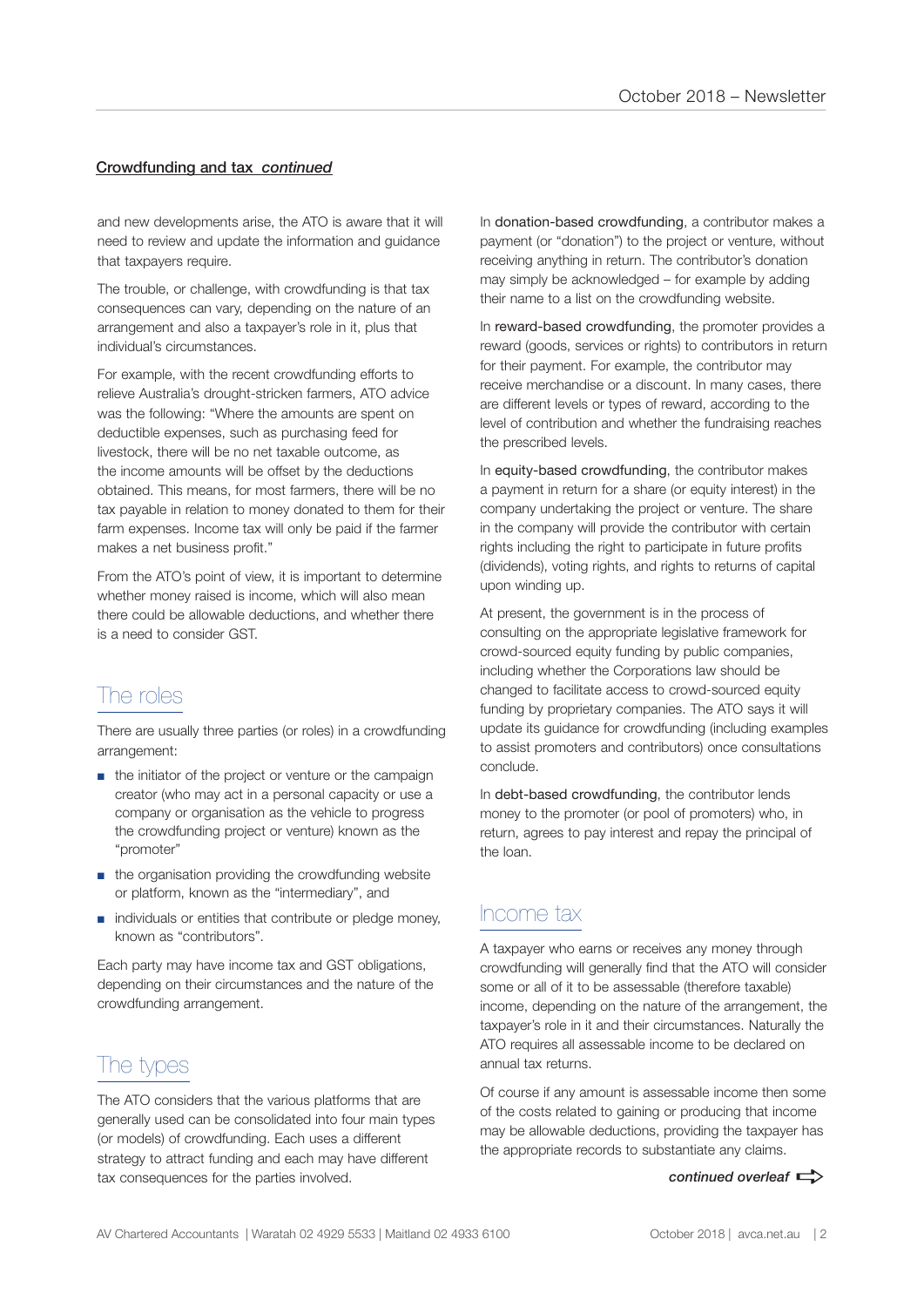#### Crowdfunding and tax *continued*

es a<br>that<br>ole. A taxpayer who earns or receives any money through crowdfunding will generally find that the ATO will consider GA<br>
Crc<br>
SOI<br>
SOI<br>
Reneral terms some or all of it to be assessable.

In general terms, the ATO considers that the tax laws that apply to investment and financial activity undertaken in a conventional manner (for example, buying goods and services, buying shares, lending money) will apply in the same way to similar activities conducted under crowdfunding.

To play it safe, with any transaction that involves tax it is important to keep records — especially with crowdfunding arrangements which, as discussed, can result in grey areas in regard to tax treatment. Generally the ATO expects taxpayers to keep records of most transactions, in English, for five years. The five years starts from when a taxpayer prepared or obtained the records, or completed the transactions, whichever is the later.

### Deciding factors

Determining if the income sourced through crowdfunding will be considered to be assessable can be boiled down to two questions:

- is the recipient carrying on a business?
- are they involved in a profit making scheme?

### In business

The ATO is aware that not all promoters will be carrying on a business when they launch or even finish with a crowdfunded initiative. To be considered to be carrying on a business would mean a promoter would conduct activities for commercial reasons and in a commercially viable way.

The ATO will also consider that activities are conducted in a business-like manner, including preparing a business plan, acquiring capital assets or inventory in line with that plan, preparing accounting records and the marketing of a name or brand and its product. It is also considered that activities will generally be repeated in a regular

way (although the ATO has also considered one-off transactions to be a "business" in some cases).

If a taxpayer is indeed carrying on a business, when that enterprise commences is important. For example a taxpayer must have made the decision to start something and have done something about it. If they are still setting up or preparing, they may not yet be in business. Money received or property or assets given prior to a business being carried on may not generally be considered to be assessable income. Likewise, a taxpayer generally cannot claim deductions incurred prior to a business being carried on.

# Profit-making

A crowdfunded project will be considered to be a profitmaking scheme if it was launched with an intention to make a profit, and the project was entered into and profit made while carrying out a business operation or commercial transaction.

The ATO will generally disregard factors such as:

- a taxpayer is not already running a business
- the project is not part of their usual business activities
- they have no clear idea of how they will make the profit.

If a taxpayer expects to make a profit when they launch a project, and run the project in a businesslike way, any funds raised will be taken into account in determining profit. There may also be other tax consequences such as capital gains or dealing with the value of trading stock, depending on circumstances.  $\blacksquare$ 

This information has been prepared without taking into account your objectives, financial situation or needs. Because of this, you should, before acting on this information, consider its appropriateness, having regard to your objectives, financial situation or needs.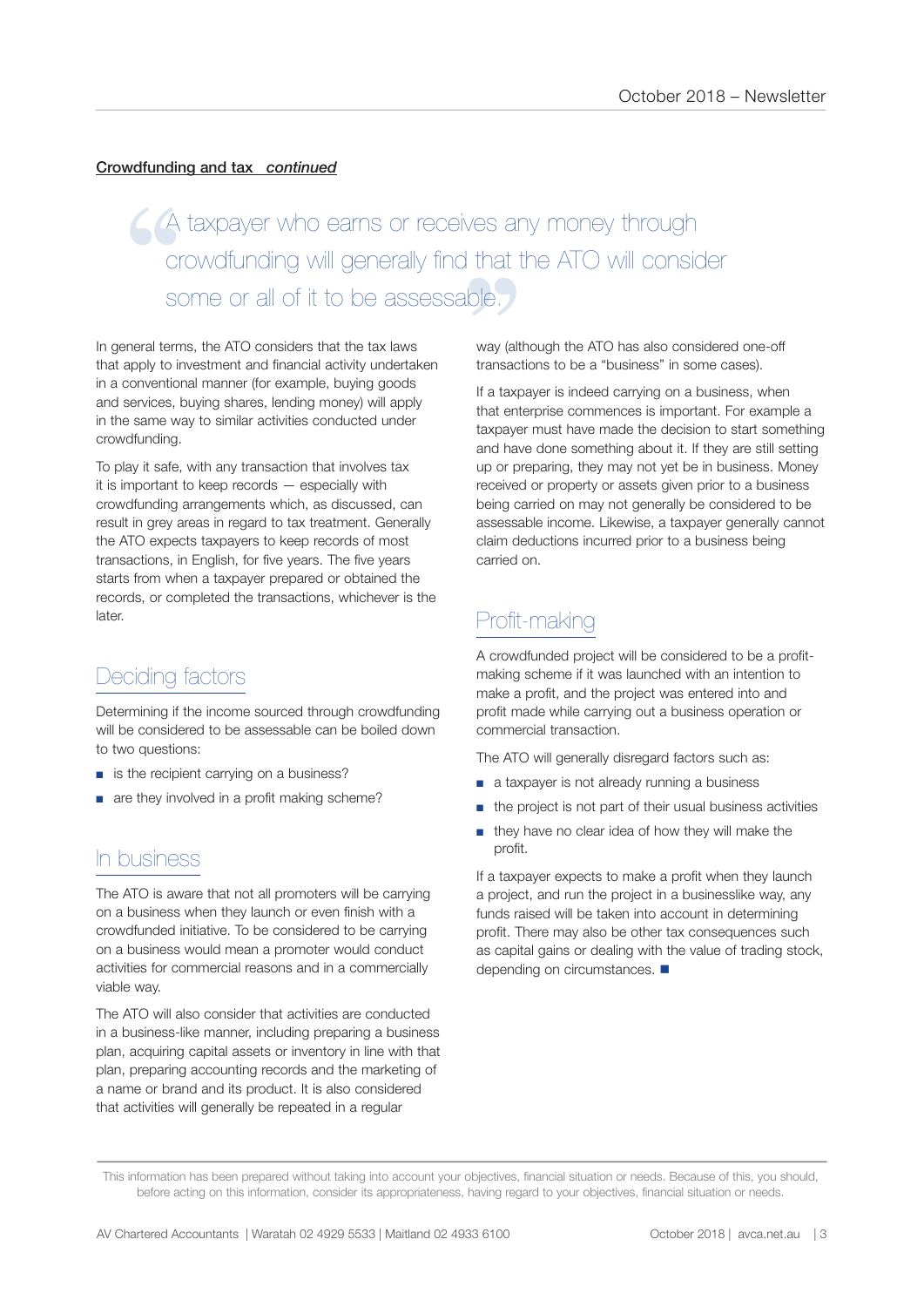

There have been cases where people believe the idle talk about being able to coerce a better tax outcome simply by applying for a private ruling from the ATO. But there are some sober facts that you may need to keep in mind if you have thought of it yourself.

Any taxpayer can apply for a private ruling where they have a concern that their circumstances may put them in an unusual position tax-wise. It may be that a particular transaction or event doesn't fit any known approach for tax purposes, for example, or the taxpayer may simply be looking to minimise the risk of an unanticipated tax outcome on the back of an out-of-the-ordinary financial arrangement.

For instance, asking for a private ruling can be a good way to "test-drive" a tax arrangement you may be considering, especially where the already existing information from the ATO does not seem to adequately cover all the bases.

But remember, these are one-off decisions, made only about a certain set of circumstances, and they set out how the ATO views that one particular situation. Each ruling is specific to whoever applied for it, and only to the situation considered by the ruling. Generally these can't be picked up as a standard by any other taxpayer.

Photo by Ameen Fahmy on Unsplash

By the same token, if you happen to find, say, a "private binding ruling" (they are, after all, publicly accessible on the ATO website) and decide this ruling sounds pretty much the same as your circumstances, you need to be aware you will not get any protection from using that ruling if the ATO decides that your situation should have a different outcome.

That the term used for these rulings has the word "binding" included is indicative. If a tax practitioner applies for and is granted a private ruling by the ATO on behalf of a taxpayer, the ATO is generally bound to administer the tax law as set out in that ruling.

But if in due course the ATO issues a "public ruling" (which applies to any taxpayer if their situation fits the ruling) and the tax outcome conflicts with the one in the private ruling, it may indeed be the case that there will be a choice of which one to apply (but we will need to check on your behalf).

The other side of that coin however is that if arrangements entered into differ materially in any way from the situation spelled out in your application for a private ruling, the ATO is not obliged to be bound by that ruling (although minor variations that don't affect the way the law applies are generally acceptable).

Private rulings can cover more than just income tax laws, and can also cover indirect taxes such as the luxury car or goods and services tax, but can also cover whether an activity is a hobby or a business, or decide the value of any item.

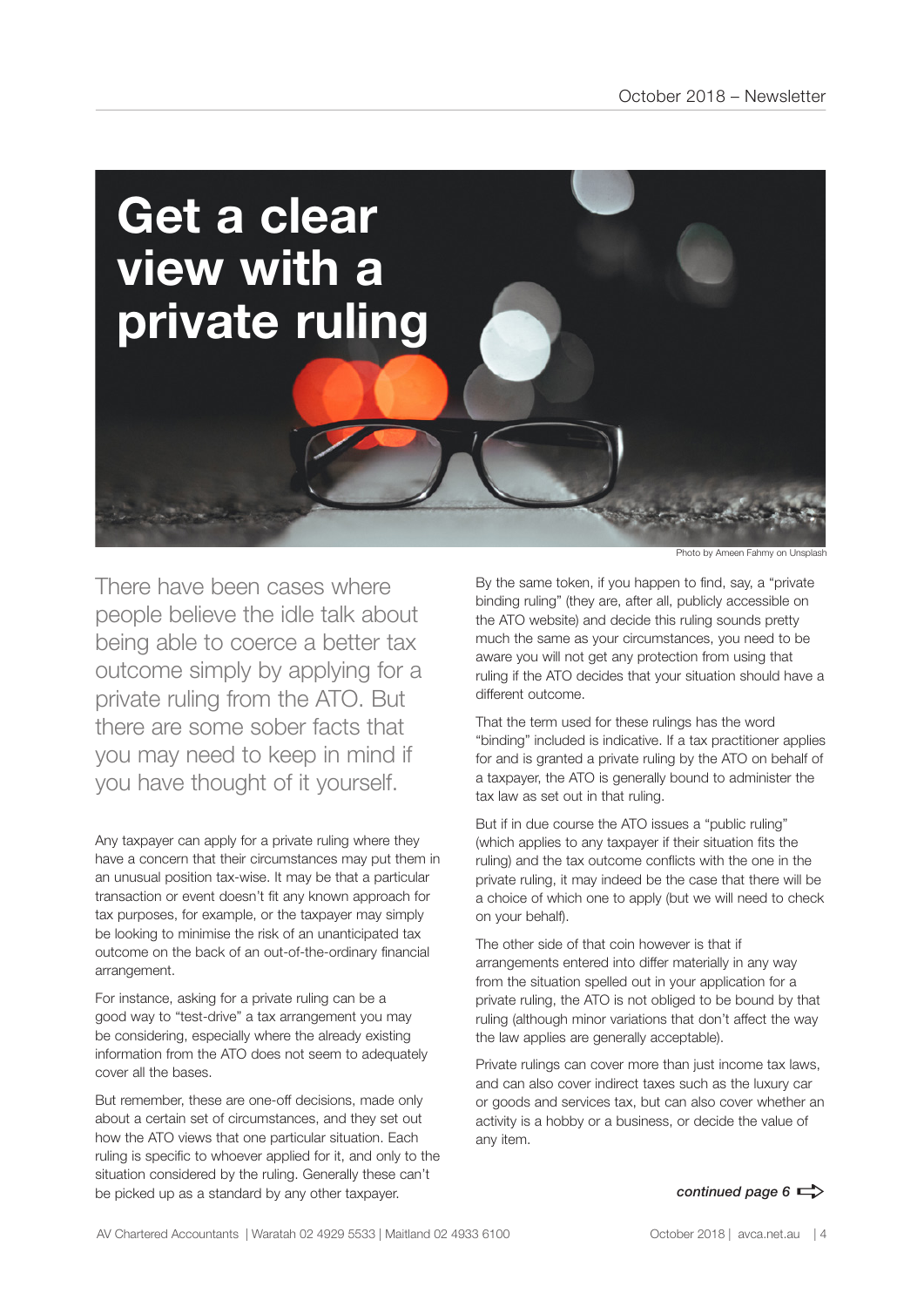# **Changing details in your tax return after it's lodged**



Say for example that we have already lodged your 2017-18 tax return and forwarded your notice of assessment to you saying that everything is as discussed, but you then realise that something has been left out of your return, or you accidentally included an extra deduction or doubled one up. There's no need to panic  $-$  an agent from the ATO won't be pounding on your door demanding that you pay a penalty.

The Australian tax system is based on "self assessment", which means the ATO generally takes your word, under our guidance, and bases its assessment on the information it has been provided. But if it subsequently becomes apparent that something is wrong, there is an option to make it right.

It is not all that uncommon for taxpayers to make a change to a tax return they have already lodged — often there can be a deduction that simply slipped your mind, or you realise that you received, say, foreign income that you forgot about. And then there are the straight-out mistakes that we all make from time to time, or you could have forgotten to tell us something about your tax affairs at our appointment.

If it involves an increase in the tax you should have paid, then it is highly advisable you take the bull by the horn and make a full confession. This will go a long way to prevent, or at least reduce, possible penalties that may apply if you realise that the oversight may actually have led to a "false" return (even if not intentionally lodged as such). The important thing is to make sure that as soon as you realise that the information you have reported to the ATO is incorrect or incomplete, that you ask us to take actions to correct it. And the way we can do this is to apply to make an amendment.

It is also possible that you or we simply disagree with an associated penalty issued in relation to timing of lodgement of your return or interest charged on a shortfall amount, or some other decision made about your tax affairs that you or we may want to take issue with.

*continued overleaf*  $\Rightarrow$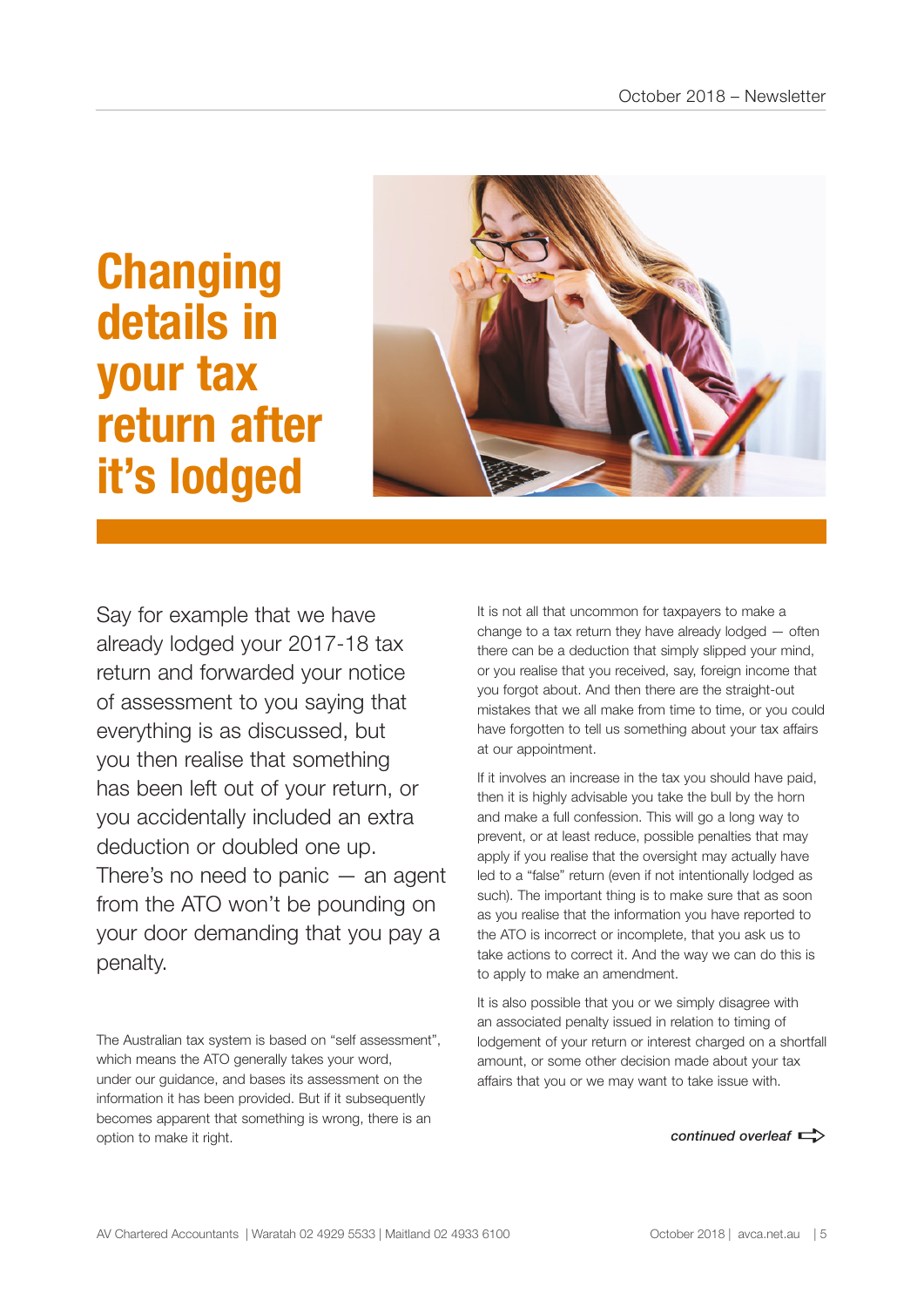#### Changing details in your tax return after it's lodged *continued*

In this case, we would start by making an approach to the ATO via a phone call to try and remedy the situation before it gets out of hand. However, if the ATO digs its heels in over any of these sorts of matters, we can also help by lodging an objection.

If the amendment we prepare for you decreases the tax you owe, you will generally receive a refund (unless you have other tax debts) and may get some bonus interest to boot. If it increases the tax you owe, the ATO will generally treat it as a voluntary disclosure of unpaid tax. This means you are likely to receive concessional treatment for any penalties and interest charges that apply (in which case you'll still have to pay any outstanding tax, but we can ask on your behalf for concessional treatment of interest charges, or for a possible waiver altogether, depending on the amount).

There are time limits for making amendments to your tax return, generally two years for individuals and small businesses and four years for other taxpayers, including trust beneficiaries and members of partnerships.

For example, if you are a sole trader and receive a notice of assessment on September 7, 2018, your two-year amendment period will start the day after, and therefore end on September 8, 2020. A business that is not classified as a small business will have until September

8, 2022. We can submit on your behalf more than one amendment request within an amendment period.

(Note that if a shortfall of tax is due to fraud or evasion, the ATO has an unlimited time limit to amend.)

So if on current year discussions we identify something that we both didn't realise that we should have claimed in your previous year's tax return, then we can amend that year.

After the ATO processes our request for an amendment, a notice of amended assessment should be issued, showing the new amount payable or refundable. And if we submit a request for an amendment before your tax return has been processed, the ATO will generally process them together, so that a standard notice of assessment is issued, not a notice of amended assessment. Sometimes additional information is needed to properly re-assess a tax return, in which case the ATO should ask us for this information within 14 days of receiving the amendment request.

While ignoring an error may seem to be an easier option, the trouble with this is that future dealings with the ATO may by muddied. And as the process of asking for an amendment is fairly straightforward, and the fact that we are here to help, the better option is to make sure your tax affairs are in order sooner rather than later.  $\blacksquare$ 

#### Get a clear view with a private ruling *continued from page 4*

You also need to be aware that a ruling made in respect of a particular tax law will be changed if that law is altered by legislation or by the result of a court decision. But it is also worthwhile to point out that if a ruling is followed, and that ruling is later found to not have applied the law correctly, there is generally some protection for you (or at least leaving you with a "reasonably arguable position") to make a request to not have to repay any tax that would have otherwise have been owed, as well as interest and penalties.

If a private ruling affects an earlier tax assessment, the ATO will not automatically amend that assessment unless you make a point of submitting a written request for an amendment.

We can apply for a private ruling on your behalf, or you can elect to do this yourself (search on the ATO website for an application form). For companies, a public officer can apply for a private ruling, or a partner of a partnership or a trustee of a trust estate.

One last thing that should be pointed out — you must understand that just because you ask for a private ruling doesn't automatically mean you are going to get one. The ATO can refuse if it thinks a ruling would prejudice or restrict the law. It can also refuse if you are being audited over the same issue, or if it deems your application to be "frivolous" or "vexatious". n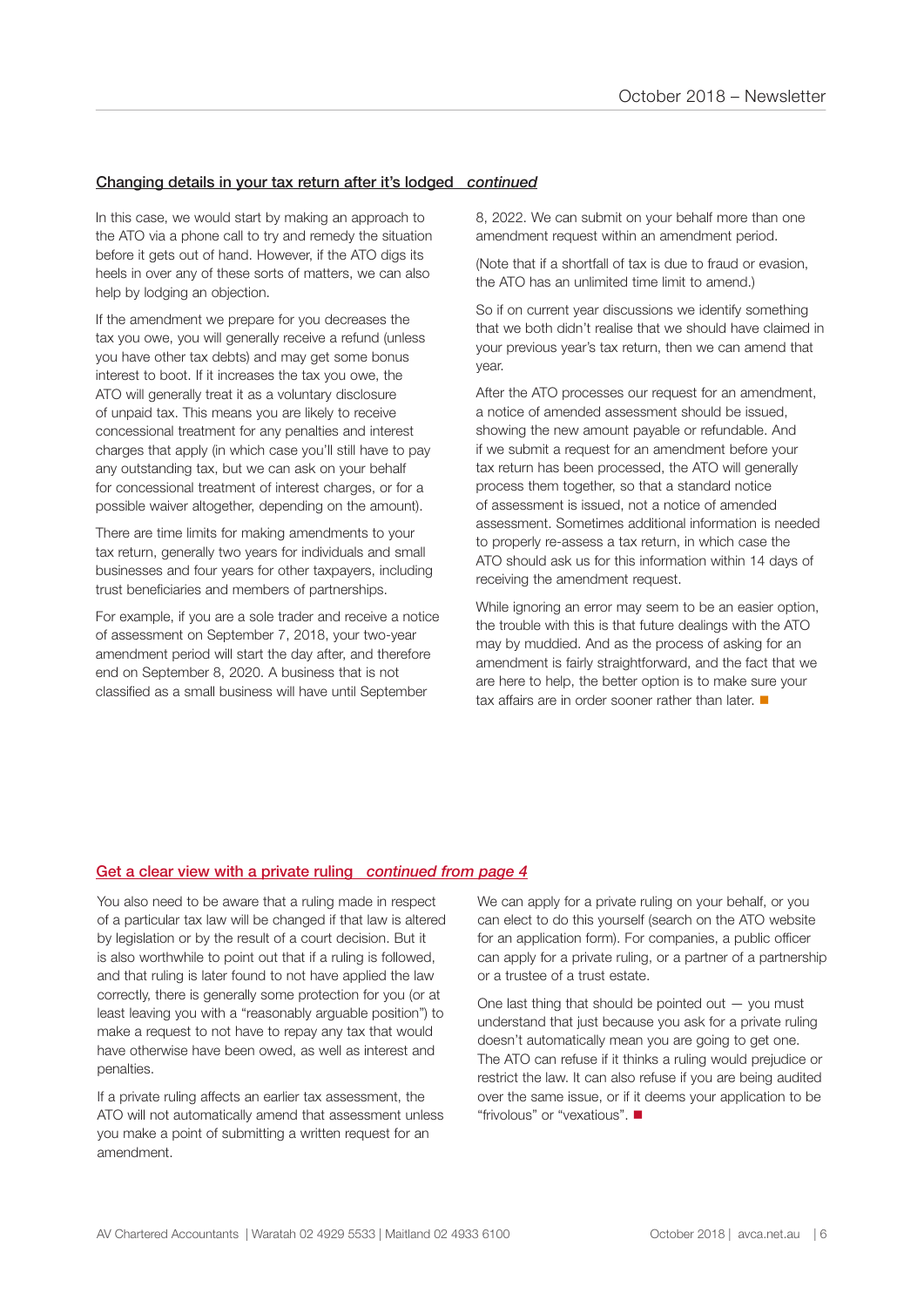

It is not uncommon for professional people who provide services to set up a separate entity to run their business, be it a trust, partnership or incorporated company. The allure of course is the lower tax rate that these can secure, rather than at the top marginal tax rate that an individual would generally wear.

Running a business through such a structure can also lead to a wider range of deductions being available, depending on circumstances. So to stop taxpayers dodging their full share of tax, the tax law has in place a set of rules for income derived in this way, which the ATO has dubbed "personal services income".

The personal services income regime taxes individual contractors on a similar basis as employees where income is derived mainly from the individual's own skills, expertise or the provision of personal services. As mentioned, this also applies to companies, trusts and partnerships where income is generated primarily as a result of an individual's personal efforts or skills.

The personal services income (PSI) rules restrict:

- the availability of tax deductions to affected individuals over and above deductions ordinarily available to employees providing the same or similar services, and
- the "alienation" of PSI through an interposed entity to utilise lower tax rates by treating the relevant income as being earned by the individual from providing personal services. The individual is taxed on the attributed income at his or her marginal rates.

The provisions apply where the individual or interposed entity is deemed to be earning PSI. However, where the relevant individual or entity can meet one of a number of carve-out tests, the normal tax position of the taxpayer will be unaffected. That is, the PSI rules will have no adverse application (although ask us about "Part IVA").

Photo by Ricardo Gomez Angel on Unsplash

Those caught by the PSI rules are generally restricted in what can be claimed as a tax deduction. However, PAYG withholding obligations are imposed on any interposed entity that is subject to the rules.

Income derived mainly from the use of an asset may not be PSI. According to the ATO, income derived from the provision of personal services involving the use of some equipment may nevertheless be PSI. Where the substance of an agreement is the provision by an individual of his or her personal efforts or the exercise of his or her skills, or the production of a result from those efforts or skills, income may be regarded as PSI.

Income that is derived mainly from the use of assets and equipment, or for the sale and supply of goods or for granting a right to use property is generally not PSI.

The ATO states that when determining whether income is mainly a reward for the personal efforts or skills of an individual or from a business structure, consideration should be given to the relative values of the efforts or skills of the individual and other inputs, such as the efforts of other workers, and the use of plant and equipment, intellectual or other property and goodwill.

Factors relevant to making this determination include:

- the nature of the activities being conducted that generate the income
- the extent to which the amounts paid under an agreement (whether directly to an individual or to an interposed entity) is primarily for the personal efforts or skills of a particular individual
- the extent to which the contract price has been calculated having regard to the costs to be borne by an individual or entity in providing assets to use in the performance of contractual obligations